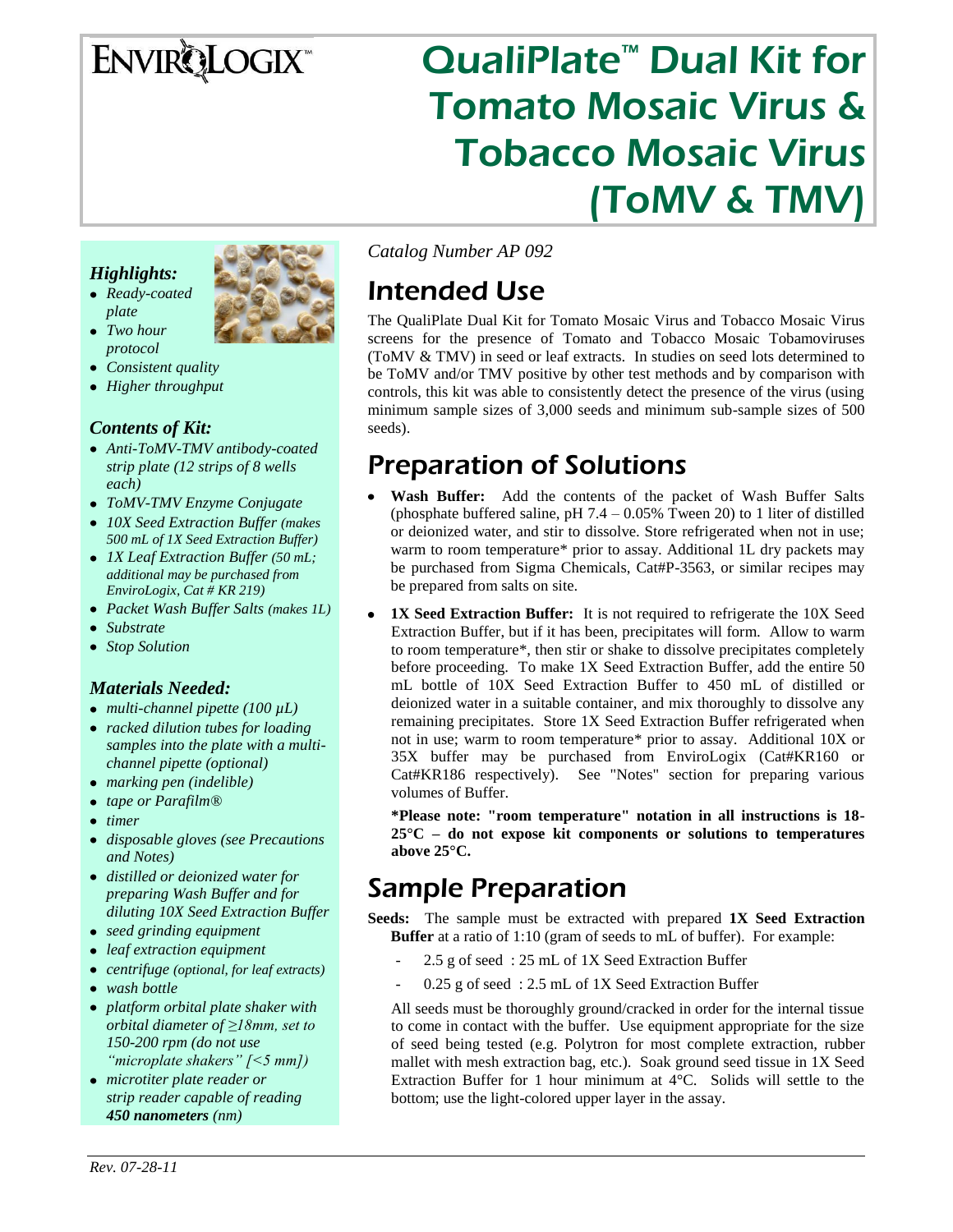

*Prepare Wash Buffer (and Seed Extraction Buffer, if testing seed)*



*Remove unneeded strips*



*Add Extraction Buffer, controls, and sample extracts*



*Mix plate, incubate*



*All incubation steps must be performed on an orbital shaker with 18+ mm orbital diameter*

- Leaf: The sample must be extracted with 1X Leaf Extraction Buffer at a ratio of 1:10 (gram of leaf tissue to mL of buffer). For example:
	- 0.1 g of leaf : 1 mL of 1X Leaf Extraction Buffer

All leaf tissue must be thoroughly macerated in order for ideal sample extraction (e.g. EnviroLogix ACC 002 tube and pestle, mesh extraction bags, bead-beater apparatus). Note: extracts will be foamy.

Pull off particle-free extract to run in the test. Clarification of extracts by centrifugation is recommended (10 minutes at 1800-5000 x *g*), but not required.

## How to Run the Assay

- Read all of these instructions before running the kit.
- Allow all reagents to reach room temperature before beginning (at least 30 minutes with un-boxed plates and reagents at room temperature  $(18-25\degree C)$  - do not remove strips from bag with desiccant until they have warmed up).
- **Organize all reagents, sample extracts, and pipettes so that step 1 can be performed in 15 minutes or less;** the use of a multi-channel pipette is strongly recommended for all reagent and extract transfers.
- If more than four strips are to be run at one time, the 15 minutes is likely to be exceeded, and the use of a multi-channel pipette is recommended (see "Note" below).
- If four or fewer strips are to be run, use a disposable-tip air-displacement pipette and a clean pipette tip to add Extraction Buffer or sample extract to the wells. Conjugate, Substrate, and Stop Solution may be added in the same manner; alternatively, use a repeating pipette with a disposable tip on the end of the Combitip for each of the three reagents.
- If fewer than all twelve strips are used, reseal the unneeded strips and the desiccant in the foil bag provided, and refrigerate.
- Use the well identification markings on the plate edge as a guide when adding the samples and reagents. It is recommended that at least two wells each of 1X Seed or Leaf Extraction Buffer and known-negative seed or leaf extract be run on each plate. Additional quality control samples may be added at the discretion of the user. Sample extracts may be run in either single or duplicate wells.
- 1. Add **100 µL** of **1X Extraction Buffer**, **100 µL** of any **user-prepared negative control extract,** and **100 µL** of each **sample extract** to their respective wells. Follow the same order of addition for all reagents. Treat each plate as an independently timed assay.

**NOTE:** It is strongly recommended that a multi-channel pipette be used in steps 1, 5, 8 and 9.

- 2. Thoroughly mix the contents of the wells by moving the plate in a rapid circular motion on the bench top for 4-5 seconds. Be careful not to spill the contents!
- 3. Cover the wells with tape or Parafilm to prevent evaporation and incubate for **30 minutes** at **ambient temperature** on an **orbital shaker (with 18+ mm orbital diameter) at 150 to 200 rpm**. Note: Shaking during incubation steps is mandatory where called for. Failure to do so will result in up to 50% loss in assay sensitivity.

*Protocol option: For testing convenience, at this point samples may be incubated overnight in the refrigerator (up to 16 hours at 5°C). Allow plates to come to room temperature with the rest of the kit reagents the next morning, before going on to step 4.*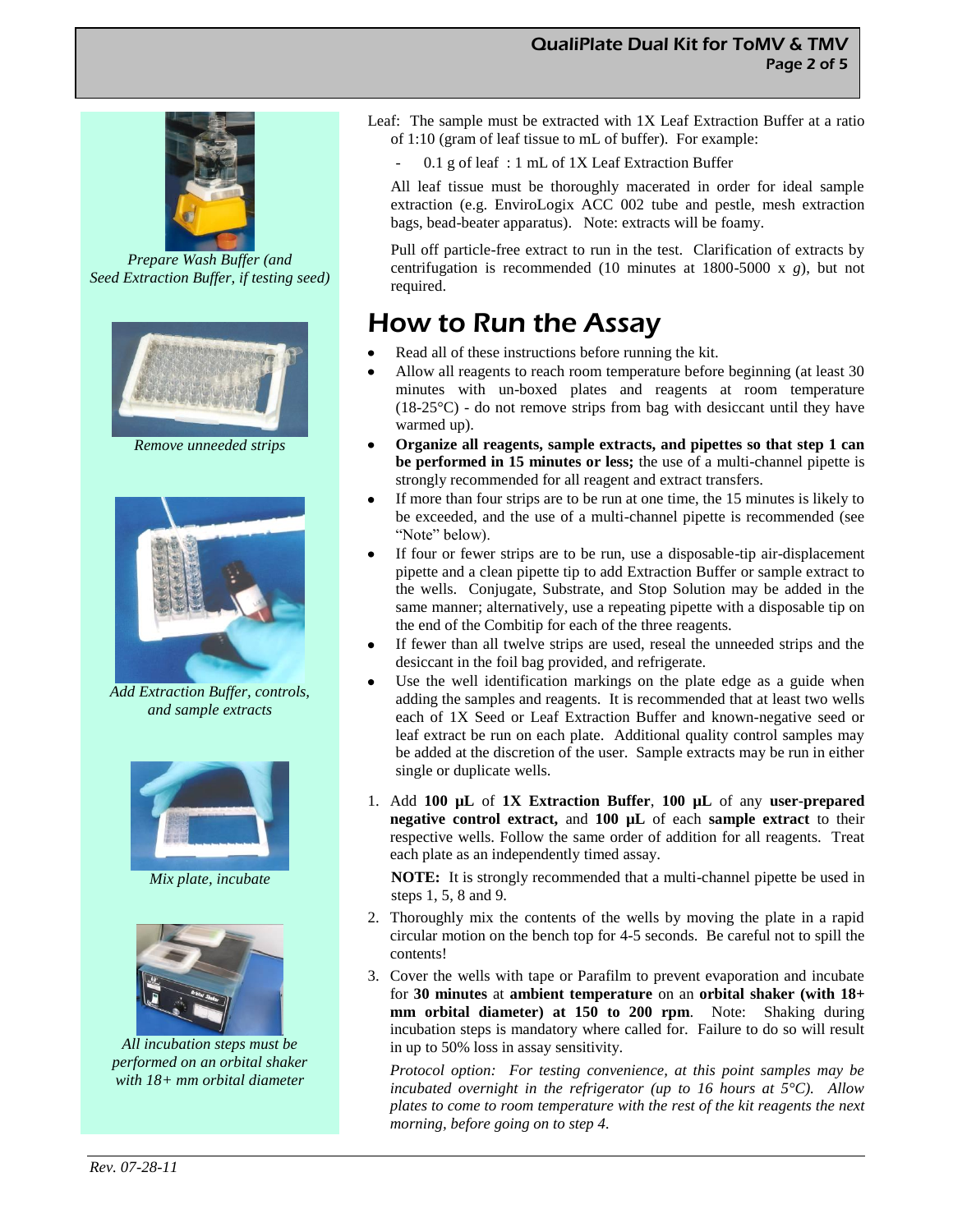



*Add conjugate, mix, incubate, wash*



*Add substrate, mix, incubate*



*Add Stop Solution*



*Read plates in a Plate Reader at 450 nm within 30 minutes of the addition of Stop Solution.*

4. After incubation, (using gloves) carefully remove the covering and empty the contents of the wells into a sink or other suitable container by inverting quickly and vigorously shaking the plate. Flood the wells completely with **Wash Buffer**, then empty as directed above. Repeat this wash step three more times. After the final wash, keep the plate inverted and tap firmly on a dry paper towel to remove as much Wash Buffer as possible.

QualiPlate Dual Kit for ToMV & TMV

Page 3 of 5

*If samples were incubated overnight, increase number of wash cycles to 8.*

- 5. Add **100 µL** of **ToMV-TMV Enzyme Conjugate** to each well.
- 6. Thoroughly mix the contents of the wells by moving the plate in a rapid circular motion on the bench top for a full 30 seconds. Cover the wells with new tape or Parafilm and **incubate** for **1 hour** at **ambient temperature** on an **orbital plate shaker as described above.** Note: Shaking during incubation steps is mandatory where called for. Failure to do so will result in up to 50% loss in assay sensitivity.
- 7. Wash the wells again as described in step 4.
- 8. Add **100 µL** of **Substrate** to each well. Thoroughly mix the contents of the wells by moving the plate in a rapid circular motion on the bench top for 20-30 seconds. Cover the wells with new tape or Parafilm and incubate for **30 minutes** at **ambient temperature**.
- 9. Add **100 µL** of **Stop Solution** to each well and mix briefly. This will change the blue color in the wells to yellow. Read the plate at **450 nm**, with a reference wavelength between 600 and 650 nm. Read the stopped plate within 30 minutes; color may fade beyond that time.
	- **NOTE: Stop Solution is 1 N HCl. Handle carefully.**

## How to Interpret the Results

### Spectrophotometric Measurement

Set the wavelength of the microtiter plate reader to **450 nanometers** (nm). (If it has dual wavelength capability, use 600, 630 or 650 nm as the reference wavelength.)

### Interpreting Results

Compare the Optical Density (OD) of the sample extracts to those of the mean Extraction Buffer wells, or preferably, to known-negative seed or leaf extract wells, to determine presence or absence of ToMV and/or TMV in the sample extract. Samples with absorbances significantly greater than those of the Seed or Leaf Extraction Buffer and/or negative extract wells are presumed to be positive for ToMV and/or TMV.

General Guidelines:

- Mean OD of Extraction Buffer wells should not exceed 0.10.
- Mean OD of ToMV/TMV-free seed or leaf extracts should not exceed 0.15.

If test results consistently fall outside these guidelines, please contact EnviroLogix' technical service.

## Precautions and Notes

- Observe any applicable regulations, federal or state guidelines, or in-house lab safety protocols when disposing of samples and kit reagents.
- Store all QualiPlate components at 4°C to 8°C (39°F to 46°F) when not in use.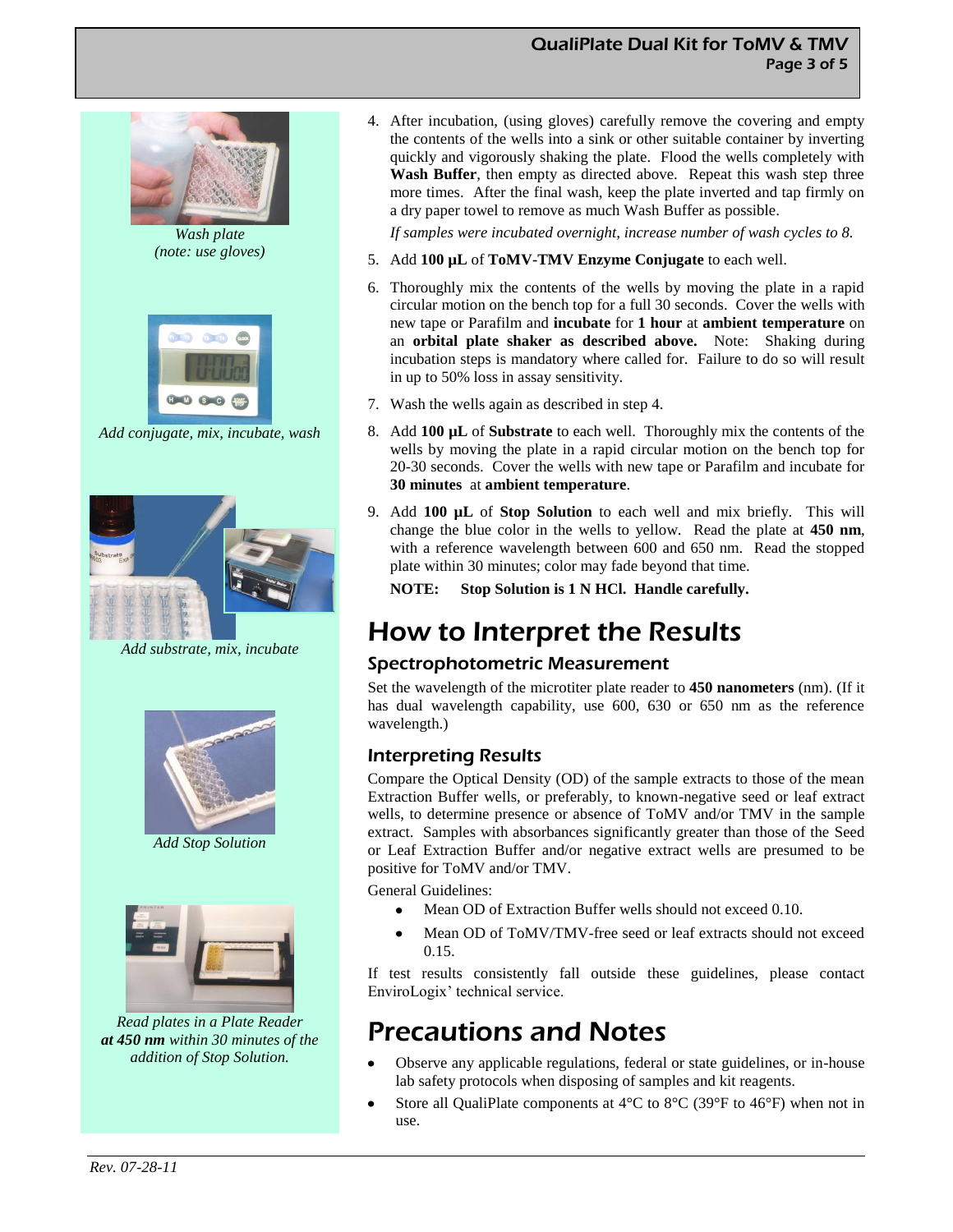### QualiPlate Dual Kit for ToMV & TMV Page 4 of 5











- $\bullet$ Do not expose QualiPlate components to temperatures greater than 37°C (99 $\rm\degree F$ ) or less than 2 $\rm\degree C$  (36 $\rm\degree F$ ).
- Allow all reagents to reach ambient temperature (18-25°C) before use.
- Do not use kit components after the expiration date.
- It is necessary to use gloves and bottle washer for both plate wash steps to prevent transference of virus from run to run. Tomato and Tobacco Mosaic Viruses are capable of being transferred via human and mechanical means.
- Do not use reagents or test plates from one QualiPlate with reagents or test plates from a different QualiPlate type or different lot number.
- Do not use samples prepared for analysis in other test kits; do not run sample extracts prepared for this assay in other brands of test kits.
- **Do not expose Substrate to sunlight** during pipetting or while incubating in the test wells.
- **Be sure to read the results of stopped color development at 450 nm, not 405 nm.**
- Do not dilute or adulterate test reagents or use samples not called for in the test procedure.
- Quality of results is dependent upon following the assay protocol as directed.
- As with all tests, it is recommended that results be confirmed by an alternate method when necessary.
- **Preparing 1X Seed Extraction Buffer:** The following table shows the formulas for preparing alternative volumes of Seed Buffer. Always make sure the concentrated buffer is in solution before using it.

| <b>10X Extraction Buffer</b>              | <b>Finished Volume</b>          |     |            |                               |  |  |
|-------------------------------------------|---------------------------------|-----|------------|-------------------------------|--|--|
| $(KR160, 50 \text{ or } 1000 \text{ mL})$ | 10L                             | 5L  | 2L         | 0.5L                          |  |  |
| Start with water (L)                      |                                 | 4.5 | 1.8        | 0.45                          |  |  |
| <b>Add 10X Extraction</b><br>Buffer (mL)  | 1000<br>$(1 \lg \text{bottle})$ | 500 | <b>200</b> | 50<br>$(1 \text{ sm bottle})$ |  |  |

Follow steps in order when diluting 35X Seed Extraction Buffer:

| <b>35X Extraction Buffer</b>           | <b>Finished Volume</b> |       |                |      |      |      |  |
|----------------------------------------|------------------------|-------|----------------|------|------|------|--|
| $(KR186, 500$ mL)                      | 35L                    | 20L   | 17.5L          | 10L  | 5L   | 2L   |  |
| 1. Start with water $(L)$              | 34                     | 19.43 | 17             | 9.71 | 4.86 | 1.94 |  |
| 2. Add PVP $(g)$ ,<br>stir to dissolve | 700                    | 400   | 350            | 200  | 100  | 40   |  |
| 3. Add 35X Extraction<br>Buffer (mL)   | 1000                   | 571   | 500<br>bottle) | 286  | 143  | 57   |  |